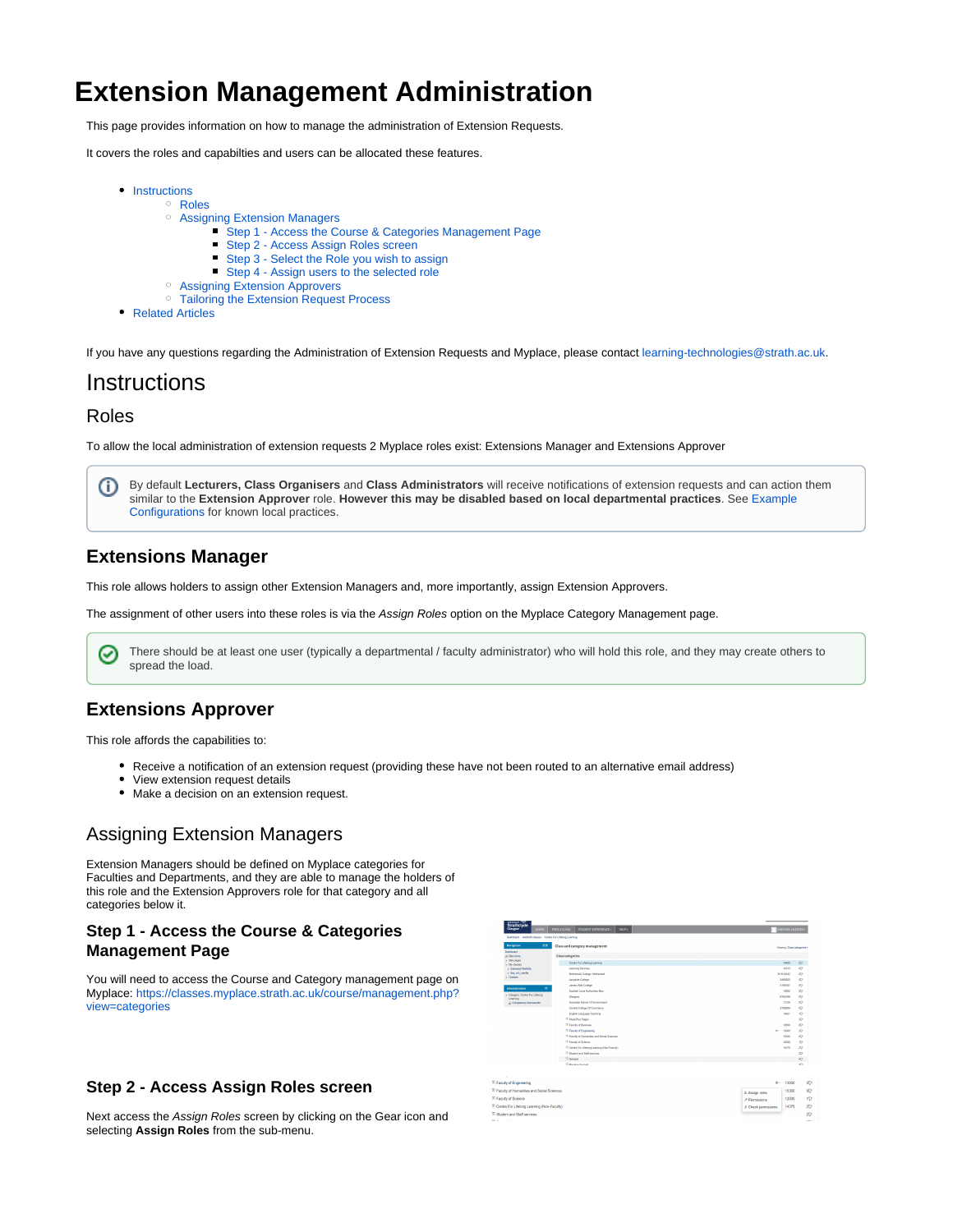This will display the Assign Roles in Category screen

#### <span id="page-1-0"></span>**Step 3 - Select the Role you wish to assign**

The Assign Roles in Category screen will display a list of roles that you are able to assign.

Click on the **Extensions Manager** role to assign users to it

#### <span id="page-1-1"></span>**Step 4 - Assign users to the selected role**

On the Assign Role screen, you can both assign and unassign users from the role.

To grant a user the role:

- 1. Search for the user on the Potential Users side
- 2. Click on the user you wish to assign
- 3. Click on the **Add** button

To remove the role from a users

- 1. Select the user from the Existing Users list
- 2. Click on the **Remove** button

Once you have finished assigning / unassigning users you may simple leave the page via any of the links.

The Assign another role and Back to the list of roles options at the bottom of the allow you to jump straight to another role to assign users or return to the previous page (the list of roles).

You may wish to use the Assign another role and jump to the ✅ **Extension Approver** role if the user you have added will also be making extension request decisions as the Extension Manager role **does not grant these capabilties**.

# <span id="page-1-2"></span>Assigning Extension Approvers

To assign an Extension Approver follow the steps for Assigning Extension Manager (above) but choose **Extension Approver** as the role.

### <span id="page-1-3"></span>Tailoring the Extension Request Process

The Extensions process in Myplace can be tailored in a number of ways:

- 1. **Instead** of the default extension management users (Class Admin, Lecturer, Owner) roles receiving notifications, notifications can be routed to an email address (or addresses).
- 2. The Information presented to students can be tailored in 2 places **at a Myplace category level**
	- Additional information can be added to the Extension Information section
	- Additional **contact** information can be added to the Fur ther Information section.

The Additional Information (2) will be displayed on the Extension Request form for every class in the category and it's sub-categories, but may be overridden in sub-categories.

To set up any of these facilities you will need to contact Myplace Support via [learning-technologies@strath.ac.uk](mailto:learning-technologies@strath.ac.uk)

# <span id="page-1-4"></span>Related Articles

- [Create a Programme Site](https://wiki.lte.strath.ac.uk/display/MS/Create+a+Programme+Site) (Myplace Support)
	- <sup>o</sup> [site](https://wiki.lte.strath.ac.uk/label/site)
	- <sup>o</sup> [create](https://wiki.lte.strath.ac.uk/label/create) [myplace2016](https://wiki.lte.strath.ac.uk/label/myplace2016)

 $\begin{array}{l} \text{if } \text{Sim hours} \\ \text{is } \text{Sim years} \\ \text{in } \text{Norm} \\ \text{in } \text{Sim year} \\ \text{in } \text{Sim} \\ \text{in } \text{Sim} \\ \text{in } \text{Sim} \\ \text{in } \text{Sim} \\ \text{in } \text{Sim} \\ \text{in } \text{Sim} \\ \text{in } \text{Sim} \\ \text{in } \text{Sim} \\ \text{in } \text{Sim} \\ \text{in } \text{Sim} \\ \text{in } \text{Sim} \\ \text{in } \text{Sim} \\ \text{in } \text{Sim} \\ \text{in } \text{Sim} \\ \text{in } \text{Sim} \\ \$ Mathia lalar fran the Dao date<br>  $\vec{v} = \vec{v} \left[ \begin{array}{ccc} \text{Augart} & \rightarrow & 2010 & \rightarrow & 11 & \rightarrow \end{array} \right] \quad \text{51} \quad \rightarrow \left[ \begin{array}{ccc} \text{51} & \rightarrow & \end{array} \right]$  $\boxplus \begin{bmatrix} 3\pi & 8 & I \end{bmatrix} \boxplus \begin{bmatrix} 4 & 2 \end{bmatrix} \boxtimes$